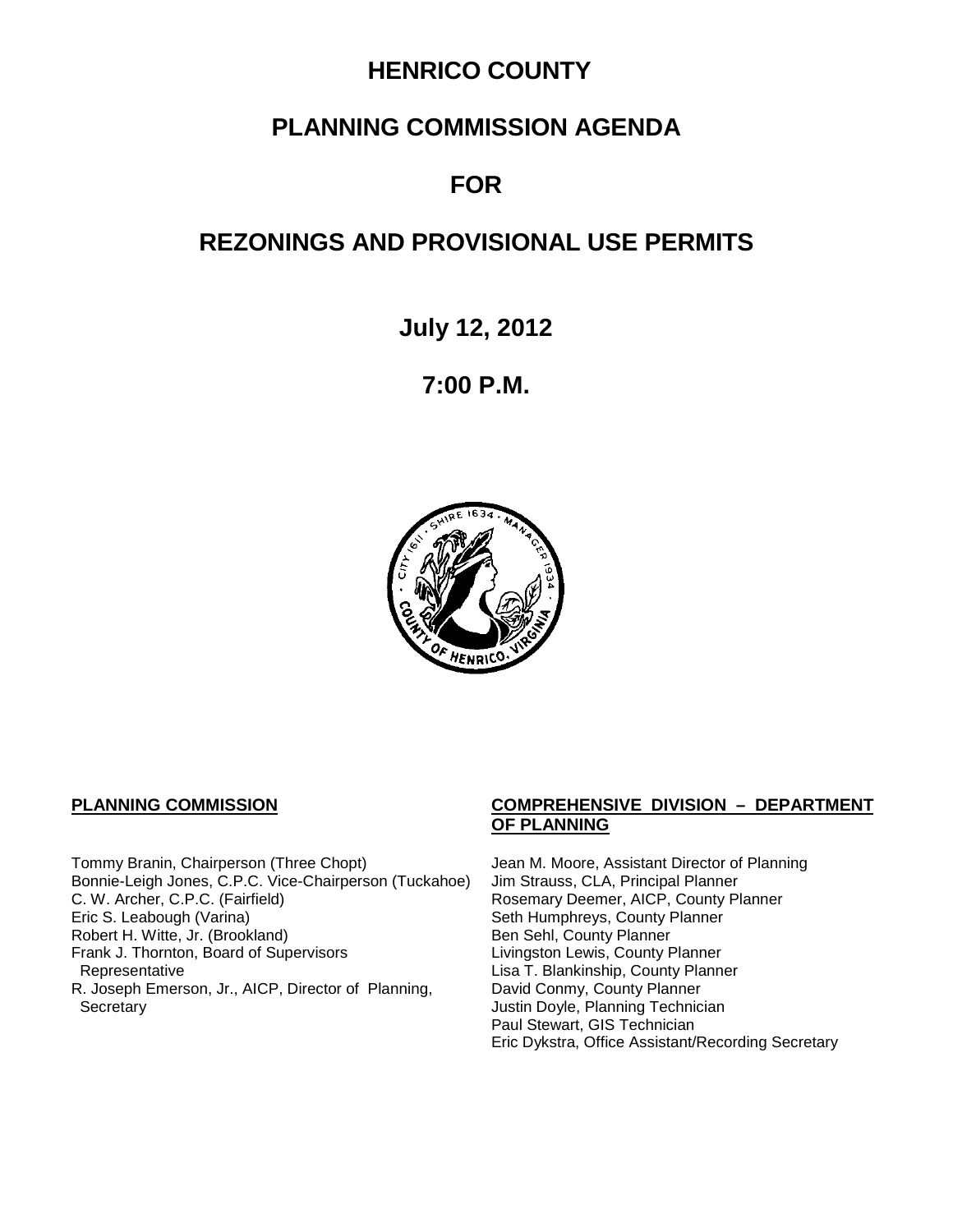### **PLANNING COMMISSION REZONING MEETING FINAL AGENDA JULY 12, 2012**

#### **BEGINNING AT 5:30 P.M.**

**5:30 P.M. Closed Meeting:** County Manager's Conference Room pursuant to Section 2.2-3711(A)(7) of the Code of Virginia for consultation with legal counsel for legal advice regarding proposed changes to the Code of the County of Henrico regarding signs.

**6:00 P.M. Dinner and Work Session:** County Manager's Conference Room to discuss:

Proposed Changes to Section 24-104 of the Code of the County of Henrico Regarding Signs.

Proposed Changes to Section 24-106 of the Code of the County of Henrico Regarding POD Appeal Process.

#### **BEGINNING AT 7:00 P.M.**

**WELCOME:**

**PLEDGE OF ALLEGIANCE:**

**RECOGNITION OF NEWS MEDIA:**

**CALL TO ORDER:**

**REQUESTS FOR WITHDRAWALS AND DEFERRALS: (0); (1)**

**REQUESTS FOR EXPEDITED ITEMS: (1)**

**CASES TO BE HEARD: (1)**

**BROOKLAND: None**

**VARINA: None**

**FAIRFIELD:** *(Deferred from the June 14, 2012 Meeting)*

**July 13, 2012**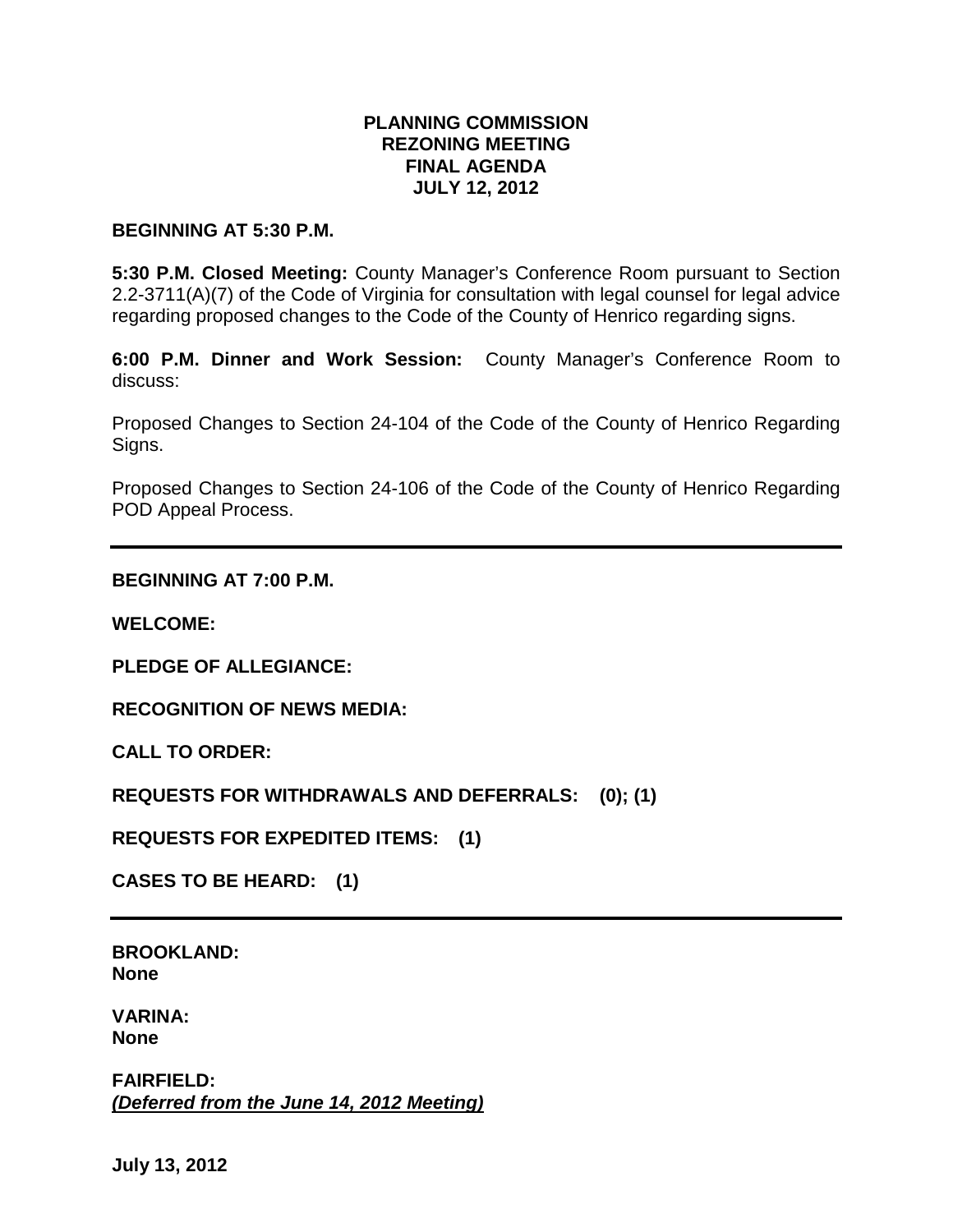**C-15C-12 William Burfield:** Request to amend proffered conditions accepted with Rezoning Case C-87C-97 on Parcel 774-758-0179 located on the south line of Hungary Road approximately 130 feet west of its intersection with Woodman Road. The applicant proposes to amend the proffer related to uses to allow gun shop, sales, and repair. The existing zoning is B-2C Business District (Conditional). The 2026 Comprehensive Plan recommends Commercial Concentration. The site is in the Enterprise Zone. **Staff – Livingston Lewis (Deferral Requested to the January 10, 2013 Meeting)**

**Deferred to the January 10, 2013 Meeting**

# *(Deferred from the June 14, 2012 Meeting)*

**Kim B. Kacani for HHHunt Corporation:** Request to conditionally rezone from A-1 Agricultural District to R-3C One-Family Residence District (Conditional) part of Parcels 774-765-4173 and 775-765-1587 containing 25.904 acres located between the eastern termini of Park Green Way and Indale Road, the west line of Woodman Road, and the north line of Woodman Hills Court and from A-1 Agricultural District to RTHC Residential Townhouse District (Conditional) part of Parcel 775-765-1587 containing 21.688 acres located along the west line of Woodman Road approximately 300 feet south of its intersection with Mountain Road. The applicant proposes a development of no more than 60 single family homes and no more than 80 townhomes. The R-3 District allows a minimum lot size of 11,000 square feet and a maximum gross density of 3.96 units per acre. The RTH District allows a maximum density of nine (9) units per acre. The uses will be controlled by zoning ordinance regulations and proffered conditions. The 2026 Comprehensive Plan recommends SR2 Suburban Residential 2, density should not exceed 3.4 units per acre, UR Urban Residential, density should range from 3.4 to 6.8 units per acre, and Environmental Protection Area. **Staff – Livingston Lewis**

**Recommended for Approval**

#### **THREE CHOPT:**

**P-14-12 John Sheppard for Whole Foods Market:** Request for a Provisional Use Permit under Section 24.32.1(t), 24-120, and 24-122.1 of the County Code in order to allow a community garden and production farm on part of Parcel 744-760-7007 as required by Condition 17 of P-6-10, located on the south line of the entrance ramp from W. Broad Street (U.S. Route 250) to Interstate 64 (West Broad Village). The existing zoning is UMUC Urban Mixed Use District (Conditional). The 2026 Comprehensive Plan recommends Urban Mixed Use. The site is in the West Broad Street Overlay District. **Staff – Rosemary Deemer (Expedited Agenda Requested) Recommended for Approval**

**TUCKAHOE: None**

**PUBLIC HEARING ON ZONING ORDINANCE AMENDMENTS:** To Amend and Reordain Section 24-104 Titled "Signs" of the Code of the County of Henrico to Allow More Noncommercial Signage Without a Sign Permit **Staff – Ben Blankinship Recommended for Approval**